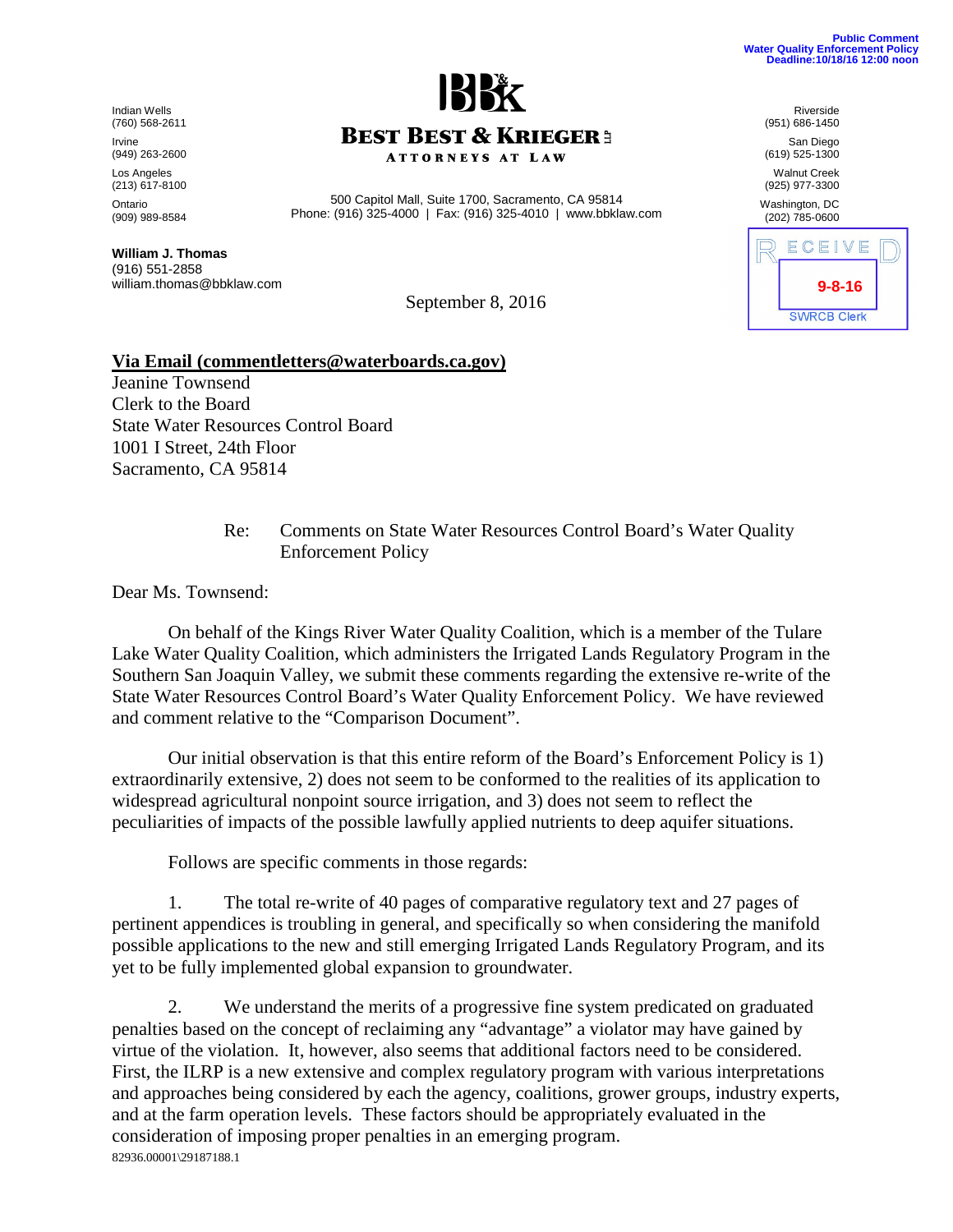## **BEST BEST & KRIEGER3 ATTORNEYS AT LAW**

Jeanine Townsend September 8, 2016 Page 2

3. Many of the regulatory requirements which may be at issue in an enforcement scenario are "program/process" matters (i.e., submittal dates, data omissions, data calculations, etc.), which have no substantive connection in respect to farm management, irrigation release, or having any bearing on a surface water discharge, or the percolation of water to the aquifer. The policy should allow for distinction between paperwork and actual discharge violations.

4. Also unique to the ILRP is that the Central Valley covers some eight million irrigated acres, involving an untold hundreds of thousands of separate fields and perhaps a million surface discharge points, and something like 300 trillion or an infinite number of percolation sites. The Water Board recognized the need to authorize watershed coalitions to bear the enormity of this unparalleled regulatory responsibility. Consequently, the enforcement policy must provide guidance on what would be a proper division of responsibility between the coalitions and the actual discharger who is the direct target of most all of the enforcement actions. Further guidance should also be offered on how such "violations," if any, will be brought against farm dischargers and watershed coalitions, and how they would be evaluated through the new proposed nine step penalty calculation process, if it is applicable to water quality coalitions at all.

4. There seems to be some confusion as to the elimination of three pages (6-8) of regulations dealing with Class 2 and 3 violations, yet retaining the reference to Class 1 violations (page 6). This leads to confusion and begs clarity in respect to Class 2 violations. The summary document still refers to Class 2, however, in the document itself does not refer to Class 2 violations.

5. The reference to evaluating if one farm's violation may have "encouraged others" to violate is total speculation, and in the absence of some affirmative finding of a conspiracy, it would be improper. Also, if such evidence of conspiracy was produced, it would seem the violation would be treated as an intentional violation.

6. A. The provisions on pages 13, 14 and 15, suggesting increasing penalties based on toxicity, clean-up costs, and any impact on drinking water, are problematic for evaluating agricultural farm and irrigation practices, as discussed below.

82936.00001\29187188.1 1) The policy asserts that special increased penalties will be assessed in situations involving "toxicity" (pgs 14-16). This is an overly broad concept, and a particular problem when dealing with agriculture. In industrial, municipal, and most other discharge situations involving toxic releases to water are accidental, controllable and undesirable. In agriculture, however, toxic materials are necessarily and intentionally applied pursuant to federal and state law with the express purpose of being toxic to pests so as to produce food as part of the state's premier industry – agriculture. Consequently, using toxicity as a penalty measure for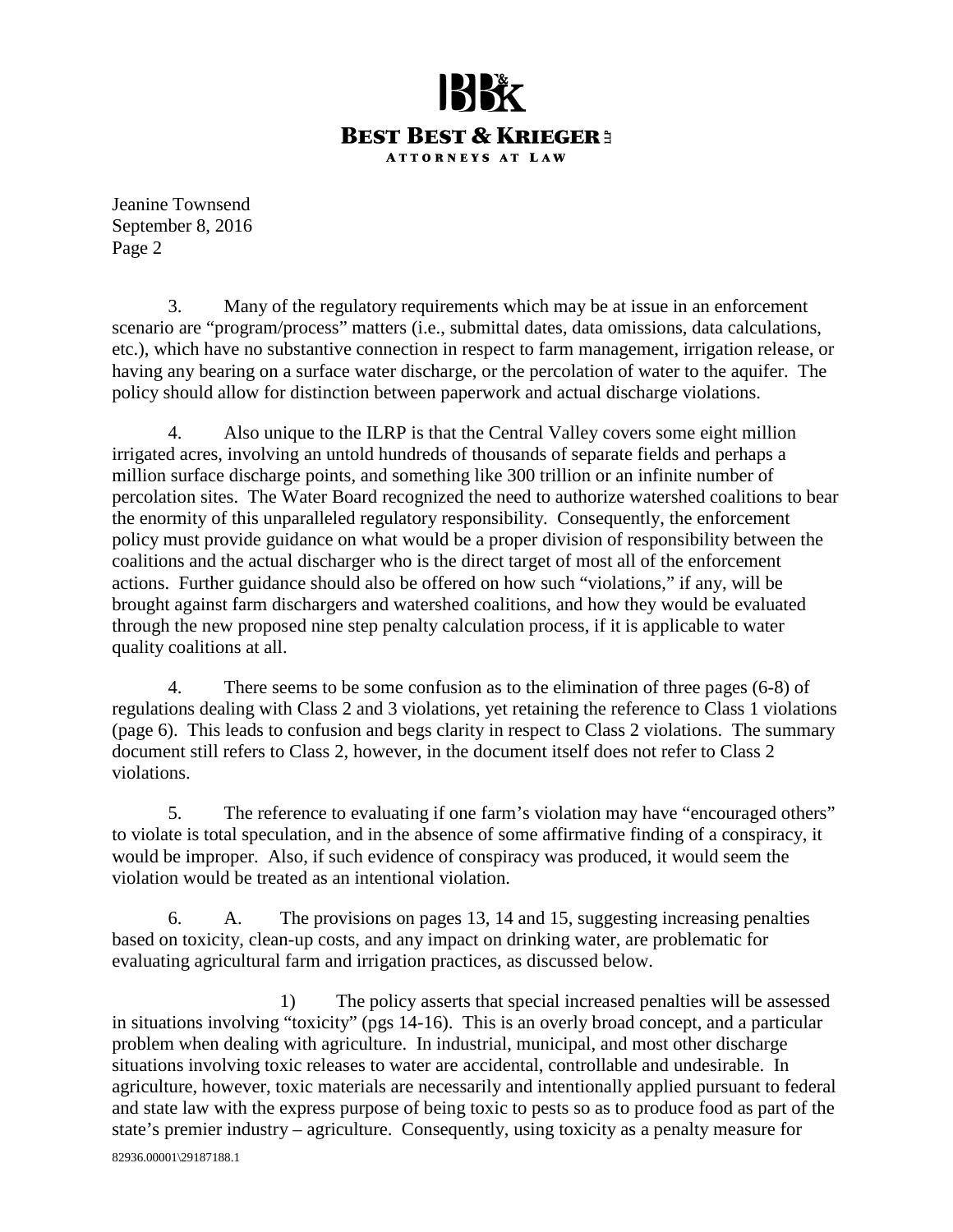

Jeanine Townsend September 8, 2016 Page 3

agriculture must be exercised with some perspective and reservation. Toxicity is an intentional lawful application in agriculture, which is much different than chemicals in most water quality situations.

B. Another problematic factor is the cost or effort for clean-up. Most of the recently promulgated General Orders involving the ILRP are not yet finalized or fully implemented (i.e., still being developed and involved in appeals), and the new regulatory obligations now involve groundwater. It is well established that 1) the aquifers underlying the Central Valley are huge and 2) the percolation travel time for groundwater from surface irrigation to first encountering the aquifer will be several decades. Each of these factors presents major questions regarding linking any present calculation of a fine to what may influence a huge aquifer some 25 years hence. This would be speculative and is therefore unsupportable (pg. 19).

Further, there is not even any present speculation by agency or other experts as to what it may take to commence any clean-up of such major aquifers. Therefore, this "clean-up" factor cannot be utilized in agricultural percolation to aquifers.

C. Nitrate influences on groundwater, and thus impacting potential drinking water, presents a major problem with which the Kings Water Quality Coalition has been very engaged in cooperation with the local and state agencies and Environmental Justice groups. Therefore, we appreciate the issues surrounding these drinking water problems. We are very involved with the Alta Irrigation District and other efforts underway to provide temporary and semi-temporary replacement water while at the same time working through the CV-SALTS Program to work towards improving the aquifers. The use of nitrogen is necessary for plant growth (this is similar to discussions regarding toxicity in 6.A above), and the scope of the aquifer problem raises some of the same issues discussed in 6.B above. Therefore, the programs to deal with drinking water are still emerging, and will need to be considered when assigning penalties for drinking water impacts.

Consequently, each of these three factors needs to be reasonably evaluated in respect to their utilization in agricultural water situations.

7. The document indicates that penalty calculations will be determined by severity and that severity will be predicated based on gallons or days. (pgs. 18, 20) This penalty system seems to be based on a spill or release, whereas in agriculture we are dealing with major farm acreages, intentionally and lawfully applying necessary agricultural management tactics and tools, and merely percolating irrigation water. It is widely recognized by industry, university, and regulators alike that some, but likely decreasing, levels of nitrates will continue to percolate in the soil profile. It is also impossible to presently determine if and to what extent a practice will result in an influence to a large and deep aquifer many years in the future, and the quantity